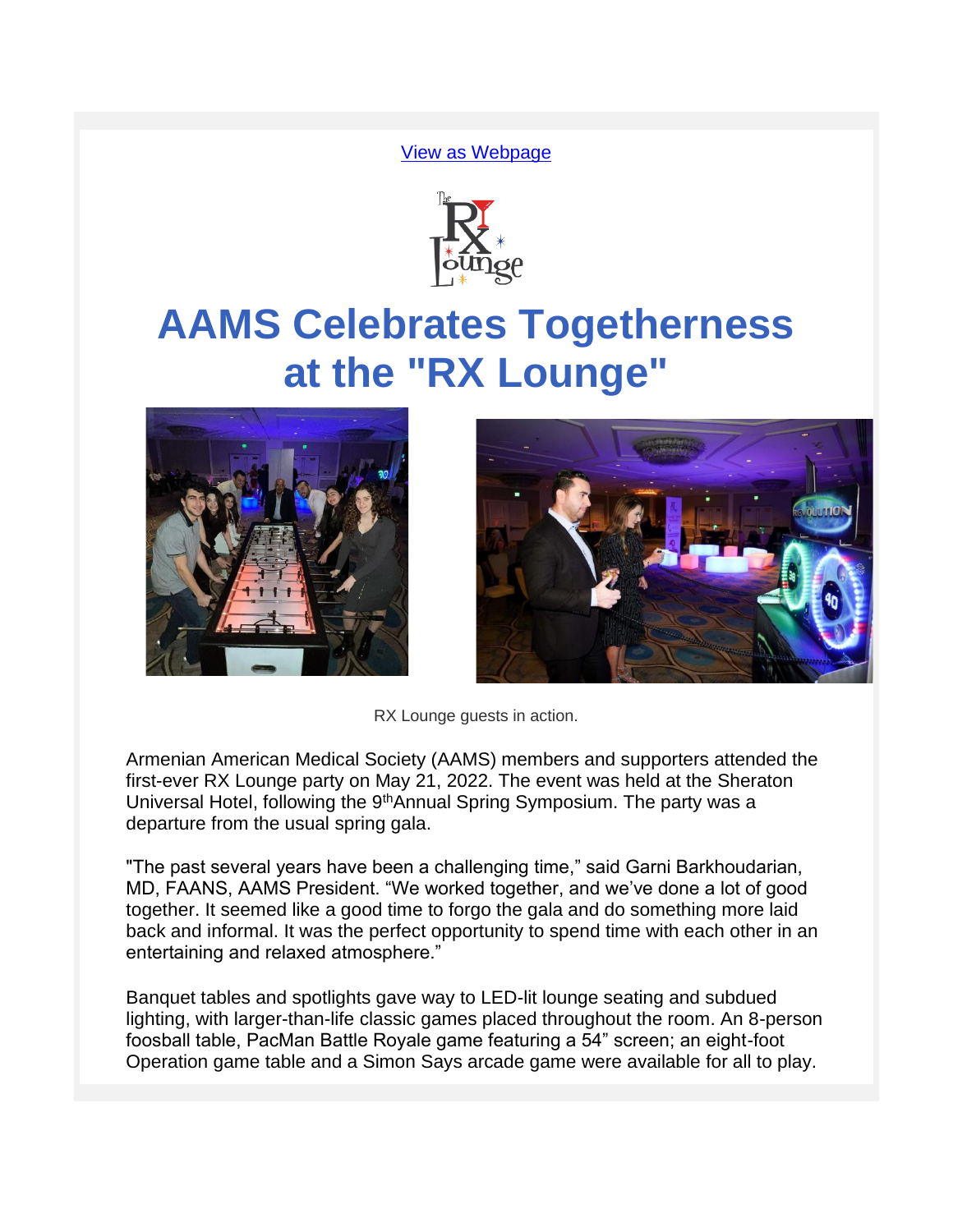Instead of a regular party photo booth, the RX Lounge featured a 360º spin photo booth. This unique interactive experience involves a video camera that spins 360 degrees around guests in slow motion as they stand on a platform—capturing them busting a move or striking a pose. The result is a fun and unique high-definition video guests can share instantly.

Of course, what's a party without food and drink? The RX Lounge offered something for everyone, including Asian Fusion, a carving station, a taco bar, and a dessert bar. Guests could also belly up to a (literally) glowing bar for both adult beverages and non-alcoholic beverages. Mr. Karen Meymaryan, of Fat and Happy Beverages (Ararat Cognac), graciously provided the wine for the event.

RSVP Entertainment provided the evening's musical entertainment. This talented trio, comprised of a DJ, saxophonist, and Dhol player, kept the party's energy flowing throughout the evening.

"It's important to note the contributions of the evening's sponsors," said Jasmine Tahmasian, PharmD, AAMS Vice President, and RX Lounge Party chair. "Their incredible generosity was not only an investment in our event; it is an investment in the mission of the AAMS and the health of our local and global community. We are truly grateful for their support.

"I also want to thank our members for attending this party," she continued. "It's their participation that made this evening a success. Last but certainly not least, I want to thank the event's planning committee for their time and talents. They were tasked with creating a party that was fresh and different and they did a wonderful job of thinking outside the box."

#### **AAMS RX LOUNGE PLANNING COMMITTEE**

Chair: Jasmine Tahmasian, PharmD Alenoosh Abramian, RN Ani Azarian, PharmD Garni Barkhoudarian, MD, FAANS Kevin Galstyan, MD, FACOG Stephan Gevorkian, MD

Rene Ghotanian, DDS, MSc Narbeh Petrossian, PharmD Carmela Roth Mary Tavidian, PharmD Talar Tejirian, MD, FACS Liz Zoryan, RN, BSN, PHN

## **THE AAMS THANKS OUR GENEROUS RX LOUNGE PARTY SPONSORS!**